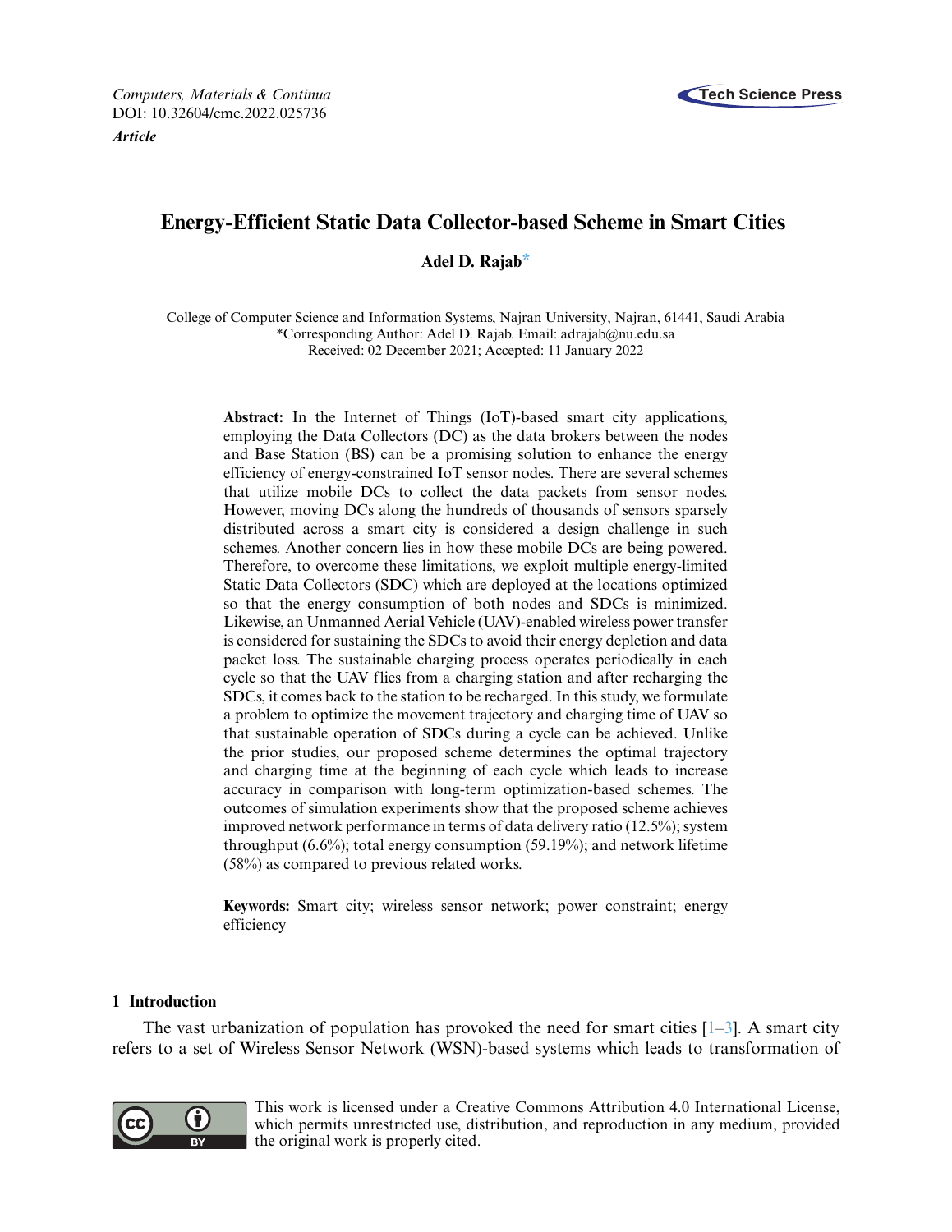traditional services to smart services such as smart health, smart homes, smart driving, and smart energy [\[4\]](#page-14-2).

In a smart city, a WSN-based system consists of several battery-powered sensor nodes which generate different types of data from environment according to their defined functions and send to a control station [\[5\]](#page-14-3). Due to equipping the sensor nodes with limited energy resources, the energy efficiency is considered as one the most important challenges in WSNs [\[6,](#page-14-4)[7\]](#page-14-5). There are several schemes which attempt to minimize the energy consumption of nodes and maximize the network lifetime [\[8](#page-14-6)[–11\]](#page-14-7).

In the last years, utilizing mobile agents (mobile data collector, mobile base station, mobile relay nodes) to collect data packets from sensor nodes is considered as an encouraging solution to reduce the transmission range of sensor nodes and their energy consumption which results in improving the energy efficiency  $[5,12-17]$  $[5,12-17]$  $[5,12-17]$ . In such applications, mobility can be achieved by attending the mobile elements with mobilizers for controlling their locations or they can be attached to transporters like vehicles, animals, robots. In mobile Data Collector (DC)-based schemes, DCs are responsible to move along rendezvous locations to collect data from sensor nodes and forward to a BS. The aim behind such schemes is to reduce the data transmission range of node and thereby reducing their energy consumption [\[15](#page-14-10)[,18–](#page-14-11)[20\]](#page-15-0).

In addition, there are several works that utilize mobile BS to achieve energy efficiency. Sink mobility can also improve the connectivity and reduce the collision, message loss, and latency. In [\[21\]](#page-15-1), an optimized energy-efficient path planning strategy is presented to enhance the network lifetime and overcome the energy hole problem. In their study, multiple mobile sinks are utilized in order to enhance the energy efficiency of cluster heads. To this end, it is attempted to optimize the sojourn locations of mobile sink based on the weighted vertex cover problem. Furthermore, in [\[22\]](#page-15-2), two mobile sinks are utilized to move along clusters and achieve balanced remaining lifetime of member nodes and cluster heads which leads to improve the coverage time and lifetime of the network. Moreover, an Energyefficient Mobile-sink Sojourn Location Optimization (EMSLO) scheme is presented in [\[23\]](#page-15-3), which aims to maximize the coverage time and enhance the balanced energy consumption of nodes in a smart home. To this end, the sojourn locations of mobile sink is determined so that the variance energy of nodes is minimized.

Although, these approaches could remarkably enhance the network lifetime and energy efficiency, most of them consider unlimited energy supplies for these mobile devices. However, this assumption not only imposes high implementation cost on the network, but also it is not within a realistic network scenario. Moreover, in dense and large scale networks, multiple mobile devices need to be employed, which leads to extra network overhead due to optimizing their trajectory, sojourn location, sojourn time simultaneously. Therefore, in this paper, we propose an Energy Efficient Static Data Collectorbased (E2SDC) scheme that utilizes a few number rechargeable energy-limited Static Data Collectors (SDC), which are responsible to receive data from sensor nodes and forward to the base station. Likewise, to avoid the data packet loss which stems from energy depletion of SDCs, it is required to keep SDCs alive and recharge their batteries frequently.

In the past decade, Wireless Power Transfer (WPT) technologies has been integrated into rechargeable sensor networks which leads to maximize the operation time of rechargeable devices. There are several works which employ Wireless Mobile Chargers (WMC) to move along energy limited devices and recharge their batteries [\[24](#page-15-4)[,25\]](#page-15-5). In most of such schemes, it is attempted to achieve sustainable operation of rechargeable devices via optimizing the trajectory and charging time of WMCs. However, in most of them, a long run prediction of trajectory, charging locations and charging time of mobile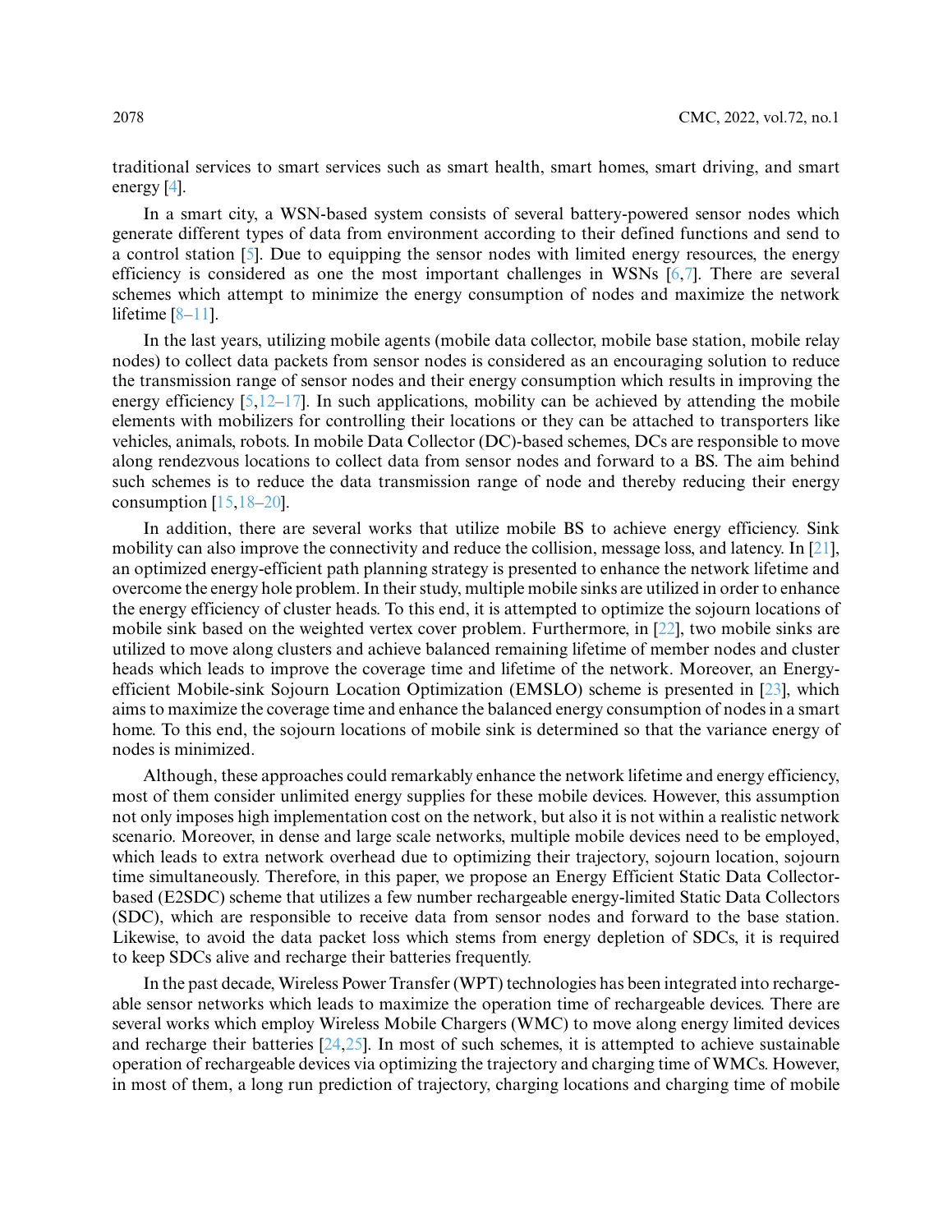devices has been performed, which leads to reduce the accuracy. Therefore, in this work, it is attempted to optimize the trajectory and charging time of WMC during a charging cycle in such a way that keeping SDCs alive is guaranteed.

Among all WPT technologies, exploiting UAVs as energy transmitters for energy supplies [\[26–](#page-15-6)[29\]](#page-15-7). is most proper for smart cities environment due to existence of obstacles between rechargeable devices. Consequently, in this paper, we utilize an energy-limited UAV equipped with wireless charger which is able to recharge the SDCs. The main contributions of the proposed scheme are as follows:

- Unlike the previous data collector based schemes, which have utilized mobile data collectors, we employ few number static data collectors as the data transmission brokers between nodes and BS.
- In the proposed scheme, we consider the energy consumption of both sensor nodes and SDCs in optimizing the locations of SDCs.
- Unlike the prior WPT based schemes that attempt to enhance the operation time of sensor nodes, the aim behind our proposed work is to avoid the energy depletion of other service providers (static data collectors) via recharging their batteries permanently, which leads to reduce the data packet loss.
- In this paper, it is attempted to keep SDCs alive during a charging cycle using optimization of moving path and charging time of UAV. However, to the best of our knowledge, most of previous schemes attempt to achieve a long-run prediction of trajectory, charging locations and charging time of WMC, which leads to reduce optimization accuracy and results in decreased system throughput.

The remaining sections are organized as follows: Sections 1 and 2 give introduction and related work, respectively. The system model is explained in Section 3. The proposed scheme is given in Section 4. Simulation results is presented in Section 5. Section 6 gives the conclusion.

### **2 Related Work**

In last decades, several schemes attempt to utilize data collectors as the data brokers between nodes and BS. In [\[30\]](#page-15-8), the authors proposed an optimization framework for mobile data collection in energy harvesting WSNs. Authors employed mobile data collectors, named SenCar, which collects the data packets from specific sensor nodes and balances the energy consumption in the network. They first provide a case study in a solar-powered network to show the spatial-temporal energy consumption variation. Then, they improved a two-step data collection scheme. At the first step, some anchor nodes are selected as the sojourn positions of SenCars. At the second step, distributed algorithms are designed in order to maximize network utility.

In [\[31\]](#page-15-9), the authors utilize multiple mobile DCs called mobile data patrons that are responsible to collect data from the sensor nodes in a sparse network and transfer to the BS, where, mobile data patrons require high amounts of energy to do transmission. In that work, authors attempt to improve the data transmission rate in such a way that the energy consumption of mobile data patrons can be minimized as much as possible. In [\[15\]](#page-14-10), an efficient lifetime expansion method (LIEX) is presented, which utilized a mobile DC as a mediator between nodes and BS. In LIEX, the mobile DC is responsible to collect data packets from sensor nodes and then forward directly to the BS, which leads to reduce the data transmission range of sensor nodes and their energy consumption. In such scheme, the network area is divided into four logical sections and the mobile DC employs a learning automata to move towards the area center or to the network center at regular intervals of time. In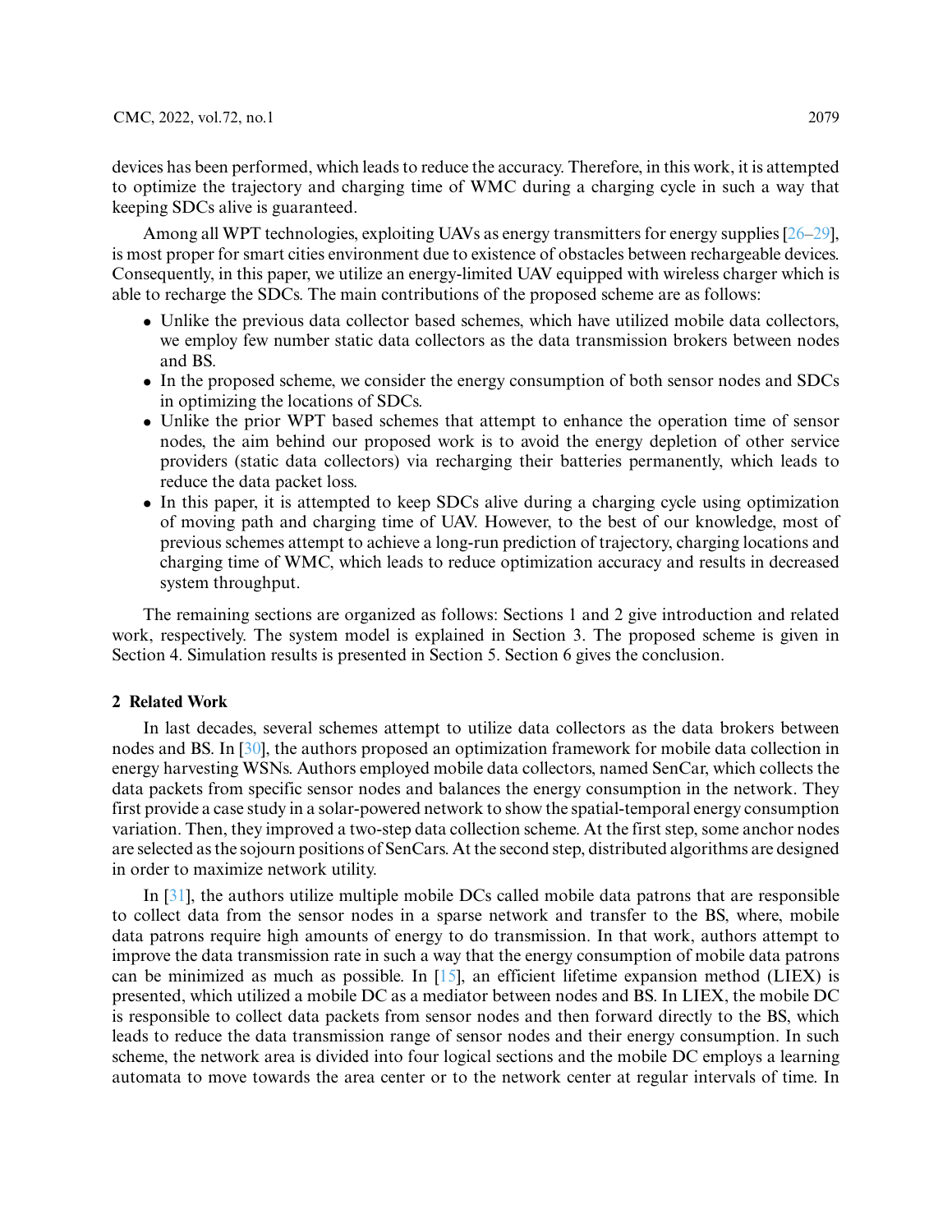[\[18\]](#page-14-11), an Adaptive Hierarchical Data Dissemination (AHDD) mechanism is presented to overcome the fault-tolerance and energy hole problems. In AHDD, multiple mobile DCs are employed and their trajectory and sojourn locations are determined so that the energy consumption of sensor nodes will be balanced as much as possible.

An Intelligent Proficient Data Collection Approach (IPDCA) is proposed in [\[19\]](#page-14-12) to transfer data packets from a large scale smart city to the control station. IPDCA employs multiple mobile DCs to read data from rendezvous points and then forward to a BS. Likewise, Bat algorithm is employed to optimize the movement trajectory of mobile DCs. An energy efficient procedure is described in [\[20\]](#page-15-0) for a heterogeneous WSN, which utilized a mobile agent to reduce the energy consumption of nodes with lower remaining energy. In fact, the mobile agent is responsible to collect data from the nodes with higher energy consumption and then forward to a BS.

Furthermore, with the rapid expansion of charging technologies, a large number of studies have focused on charging algorithms for wireless chargers based WSNs. In [\[26\]](#page-15-6), it is attempted to discover a Wireless Mobile Charger Excursion Optimization (WMCEO) in order to improve the operation time of nodes using a Wireless Mobile Charger (WMC). To this end, there are charging regions in the network and the mobile charger moves along these regions to recharge the nodes located at each region. In that work, first, the movement trajectory of charger is optimized so that the maximized energy efficiency can be achieved. Then, the charging time of charger is determined in such a way that the nodes belonging to the respective charging region is fully recharged. Furthermore, a Fair Energy Division Scheme (FEDS) is proposed in [\[27\]](#page-15-10) aims to sustain the operation time of sensor nodes using two separate WMCs. The main objectives of FEDS are as follows: firstly, an energy share is assigned to each node, which is determined with respect to the energy consumption rate of the nodes and secondly, the energy levels and energy replenishment time of WMCs are taken into consideration in charging time optimization. In addition, Collaborative Mobile Sink Sojourn Time Optimization (CMS2TO) scheme is presented in [\[32\]](#page-15-11) aims to maximize the network lifetime. To this end, CMS2TO attempts to determine the optimal sojourn location of mobile agent in such wise that balance operation time of nodes can be achieved. An energy efficient tour optimization of WMC based scheme is presented in [\[33\]](#page-15-12) which aims to enhance the network performance. Their proposed scheme consists of two algorithms to optimize the movement path and charging time of WMC, where the aims behind these algorithms are to achieve balanced energy consumption and enhanced network lifetime, respectively.

# **3 System Model and Assumptions**

The network model of the proposed scheme is depicted in [Fig. 1.](#page-4-0) We consider a smart city with a set of N heterogeneous energy aware smart device with fixed locations, which are randomly deployed at the ground surface. The smart devices or the sensor nodes sense different types of data from a smart city environment and forward to a Base Station (BS). Moreover, in order to reduce the data transmission range of nodes and enhance the energy efficiency, we consider that there are M number of rechargeable energy limited SDCs as the brokers between nodes and the BS. It is assumed that all SDCs have different energy levels with respect to their power consumption rates

In this work, in order to avoid data packet loss, we consider a scenario that all SDCs need to be kept alive during cycle. Each SDC consumes energy for receiving data from sensor nodes and forwarding to the BS. In order to recharge the batteries of SDCs, we utilize a UAV equipped with Wireless Charger (WC) which moves along SDCs to transfer energy to their batteries. The power supply of UAV needs to be recharged at the end of a charging cycle after recharging the last SDC. To this aim, the UAV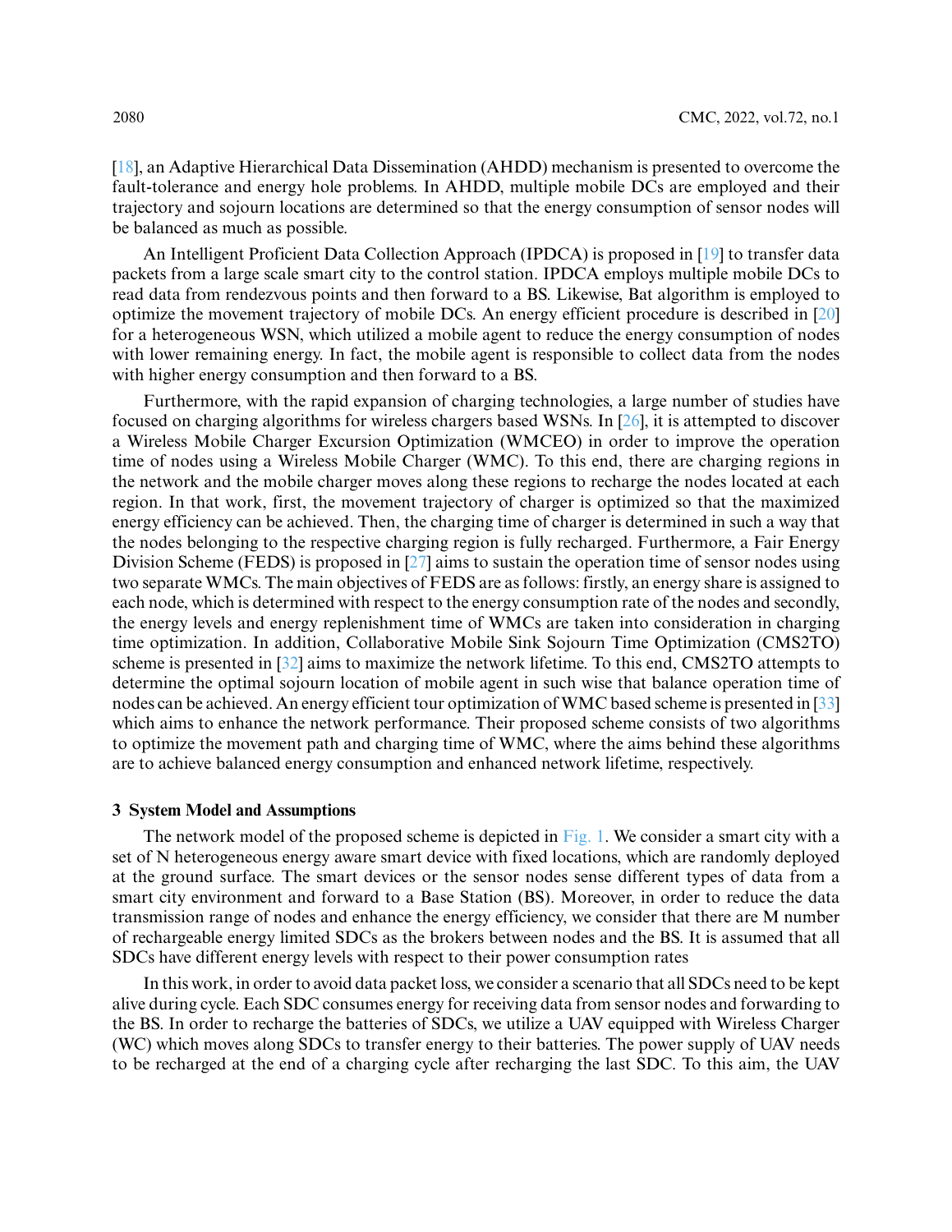moves toward a charging station and stays there for a limited  $\varphi$  time unit to be fully recharged. [Fig. 2](#page-4-1) shows a charging cycle in the proposed scheme.



**Figure 2:** Charging cycle

<span id="page-4-1"></span><span id="page-4-0"></span>Furthermore, we employ the power transmission model used in [\[34\]](#page-15-13) to transfer energy from WMC to SDCs as follows:

<span id="page-4-2"></span>
$$
P_r = \frac{G_s G_r \eta P_t}{L_P} \left(\frac{\omega}{4\pi (D+\beta)}\right)^2 \tag{1}
$$

where the Pr and Pt denote the received and transmitted energy level. Likewise, Gs and Gr are the energy sender and energy receiver, respectively. Likewise, D, *η*, LP and *ω* denote the distance between Gs and Gr, rectifier efficiency, the polarization loss, and the wavelength. Moreover, in short-distance transmissions,  $\beta$  is used to adjust the Friis' free space equation [\[35\]](#page-15-14). Then, [Eq. \(1\)](#page-4-2) can be rewritten as follows:

$$
P_r = \frac{\mu}{\left(D + \beta\right)^2} \tag{2}
$$

Where,

$$
\mu = \frac{G_s G_r \eta P_t}{L_P} \left(\frac{\omega}{4\pi}\right)^2 \tag{3}
$$

Moreover, based on [\[32\]](#page-15-11),  $\mu = 4.32 \times 10^{-4}$  and  $\beta = 0.2316$ .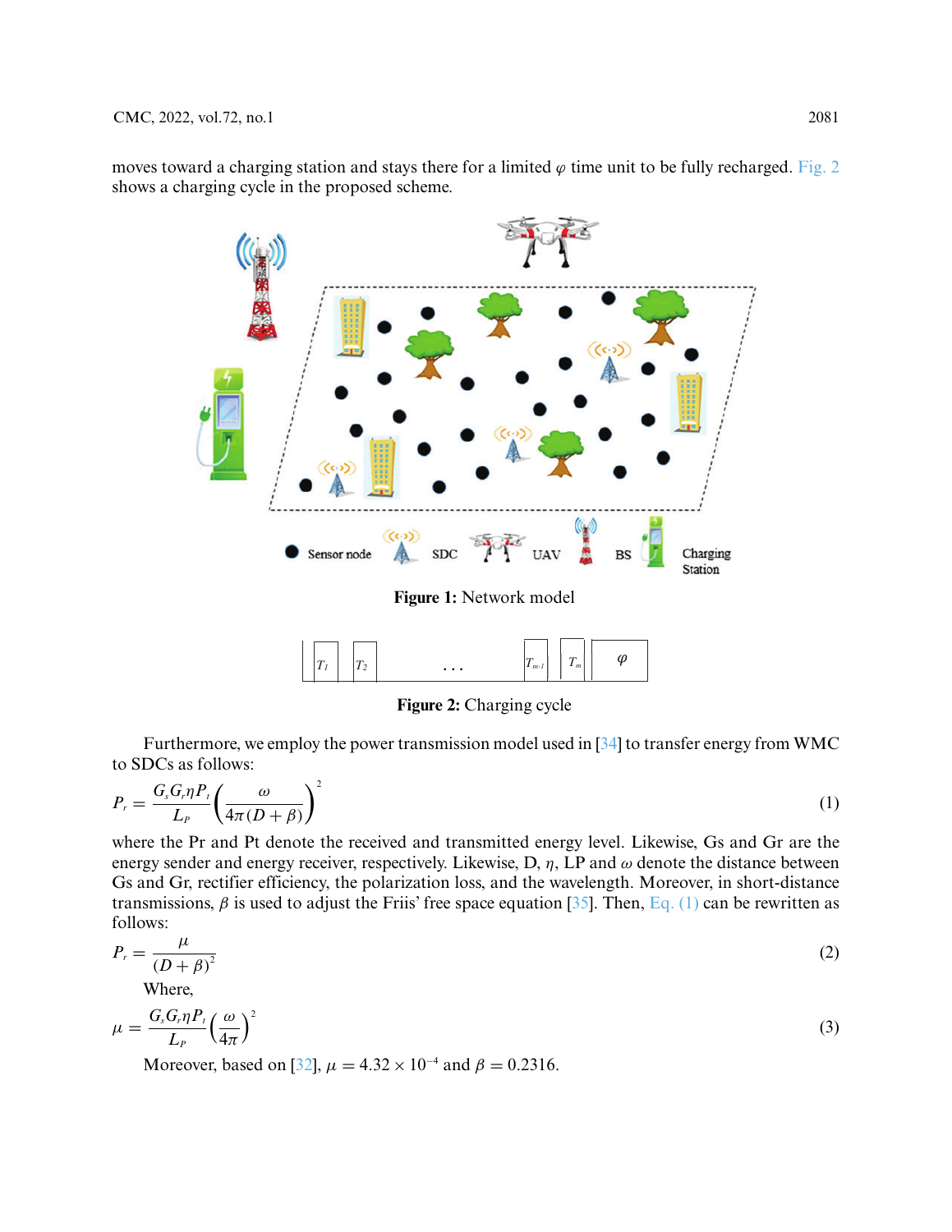## **4 Energy-Efficient Static Data Collector-based Scheme**

In this work, to reduce the data transmission range of nodes and their energy consumption, M number of SDCs are utilized, which are responsible to receive the data packets from sensor nodes and transfer to the BS. Having said that, to enhance the efficiency of SDCs, they need to be located at the optimal positions. On the other hand, as the employed SDCs are equipped with limited power supplies, to reduce the data packet loss, it is required to keep them alive as much as possible. To this end, a UAV is utilized which moves along SDCs to recharge their energy supplies. To achieve these objectives, we propose a E2SDC scheme which consists of two algorithms. In the first algorithm, the locations of SDCs are optimized so that the total energy consumption of nodes and SDCs will be minimized. In the second algorithm, the movement trajectory and the charging time of UAV is optimized so that the SDCs will not exhaust their energy during a charging cycle.

#### *4.1 Location Optimization of SDCs Mechanism*

As the energy consumption of power-consuming ground devices depends on their distances to their destinations, employing the brokers between nodes and BS leads to reduce their transmission range and energy consumption. To this end, in this work, we utilize few number of energy limited SDCs as the mediators between the nodes and BS. Likewise, in order to enhance the efficiency of SDCs, it is required to optimize the location of SDCs in the network. Therefore, in this section, we attempt to identify the optimal positions of SDCs in such a way that the energy consumption of nodes and SDCs is minimized as much as possible.

In this work, each node consume energy to transfer its sensed data to its respective SDC as follows:

$$
E_{tx} = l(E_{elec} + \propto d^n) \tag{4}
$$

In the above equation, Eelec,  $\alpha$  and n are the electronic energy, the energy consumed for op-amp in data transmission and path loss exponent, respectively. d denotes the distance between the node and respective SDC. The energy consumption of ith SDC to receive and transfer data packets to the BS can be formulated as follows:

$$
E_r(i) = \lambda(i) \times l(E_{elec}) \tag{5}
$$

$$
E_{ir}(i) = \lambda(i) \times \beta \times l(E_{elec} + \alpha d_{\iota bBS}^{n})
$$
\n
$$
(6)
$$

where  $\lambda$  denotes the number of nodes which communicate with the ith SDC and  $\beta$  is the compression ratio and is in the range  $[1/\lambda, 1]$  that  $\beta=1/\lambda$  is the perfect compression as the collected data are forwarded to the BS into a single packet. Then, the total energy consumption of ith SDC at each time unit is determined as follows:

$$
ESDC(i) = E_r + E_{tr} \tag{7}
$$

Moreover, please let consider  $L = \{11, 12, \dots \}$  is a set of locations of sensor nodes and  $p = \{p1, \dots \}$ p2, *...* , pm}is the locations of the SDCs. In this study, it is assumed that each node connects to the SDC with minimum distance. Then, in order to determine the respective SDC of each node, the distance between each node and the SDCs is needed to be separately determined.

$$
\forall x \in L, \forall y \in p \ (d(x, y) = distance(x, y)) \tag{8}
$$

<span id="page-5-0"></span>
$$
ResSDC(x) = SDC with Min(d(x, :))
$$
\n(9)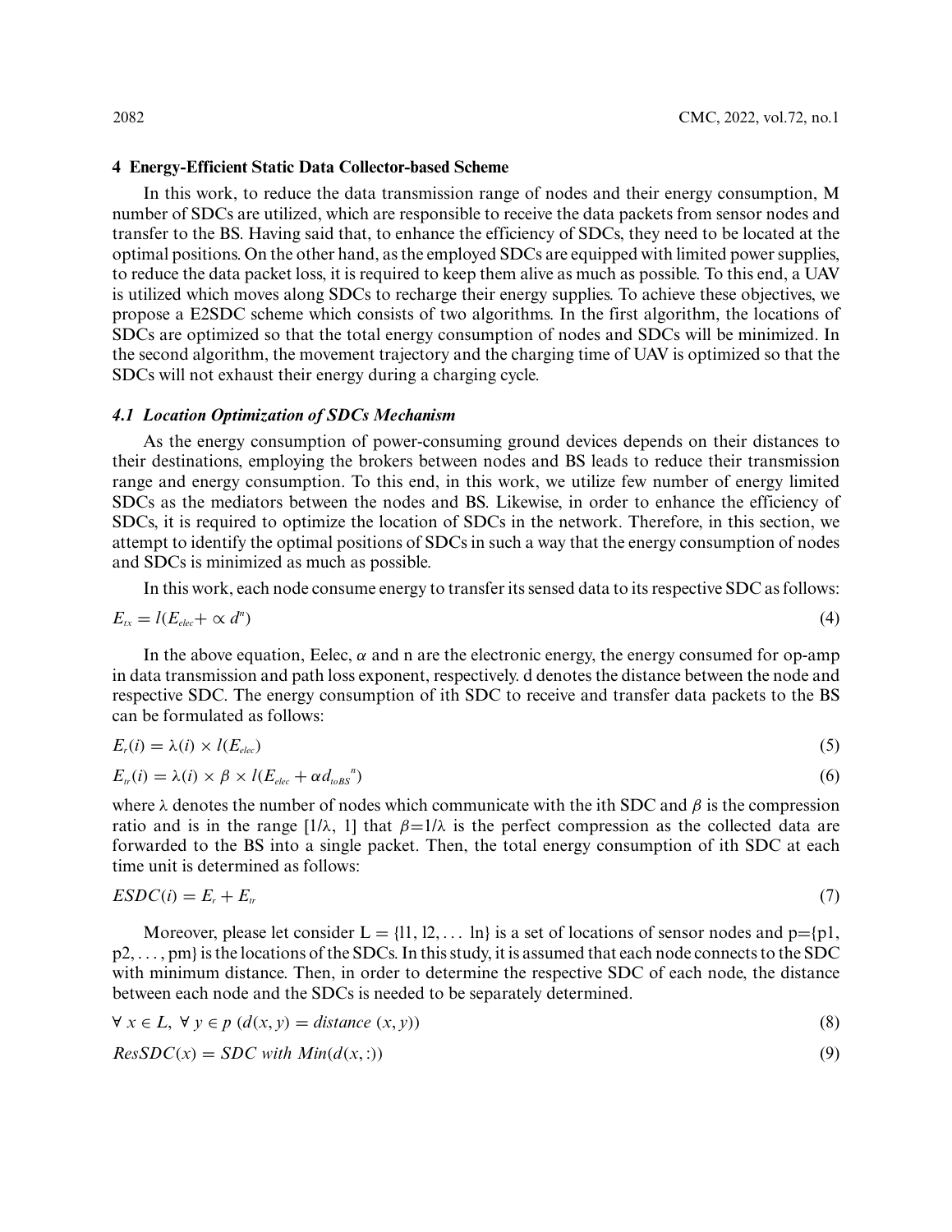where ResSDC denotes the respective SDC of xth node. Then, the p is selected with joint consideration of the distance between nodes and SDCs and the energy consumption of SDCs. Therefore, the locations of SDCs will be optimized so that, firstly, the distance between nodes and SDCs is minimized; secondly, the SDCs consume least energy. Consequently, the problem is formulated as follows:

Minimize: 
$$
\eta_1 \sum_{i=1}^{N} \text{distance} (L(i), \text{ResSDC}(i)) + \eta_2 \sum_{i=1}^{M} \text{ESDC}(i)
$$
 (10)

where *η*1 and *η*2 are the weighting factors which specify the contribution percentage of the components in calculating the cost. After deploying the SDCs at the optimal locations, sensor nodes receive position information packets from SDCs and each node selects the nearest SDC to forward its sensed data.

#### *4.2 Sustainable Operation Time of SDCs-based Mechanism*

In this study, it is assumed that SDCs are equipped with limited battery supplies. Therefore, energy depletion of SDCs leads to stop its operation, which results in increased data packet loss and reduces network performance. Consequently, avoiding of energy exhaustion of SDCs is considered as a challenge in this work. To this end, we utilize a WC attached on a UAV to recharge the SDCs.

In the proposed scheme, the UAV is responsible for transferring energy to the batteries of SDCs during the charging cycles. In each charging cycle, UAV starts to move from a charging station, keeps move along SDCs, then lands and sojourns at the location of each SDC for a limited charging time to charge its battery and finally comes back to the charging station to harvest energy or recharge its power supply  $(\varphi)$ .

The main goal behind the proposed algorithm is to optimize the recharging order and the charging time of UAV at each SDC in such wise that the SDCs will not deplete their energy during the cycle. In the other word, the proposed algorithm guarantees the sustainable operation of SDCs during the respective charging cycle.

In this work, the recharging order of SDCs is determined so that the service quality is improved. Therefore, the SDCs with higher energy expenditure and lower remaining energy has higher priority to get service from UAV. To this end, UAV broadcasts request packets throughout the network and each SDC sends a remaining energy information (Rem) packet to the UAV. Then, UAV determines the order of SDCs according to their remaining energy level, as  $O = \{O1, O2, \ldots, Om\}$ .

Afterwards, the charging time at each SDC needs to be determined so that sustainable operation of SDCs will be guaranteed. To this end, UAV calculates the required energy level of each SDC according to received remaining energy information as follows:

$$
REQ_i = Capacity - Rem_i \tag{11}
$$

where, Capacity denotes the battery capacity of SDCs. Likewise, if we consider  $T = \{T1, T2, \ldots, Tm\}$  is the set of charging time of UAV at SDCs during a cycle, then, the Charging Time (CT) of UAV can be formulated as follows:

$$
CT = \sum_{i=1}^{m} T_i \tag{12}
$$

In addition, the travel time of UAV during a cycle can be formulated as follows:

 $TT = TP \times Speed$  (13)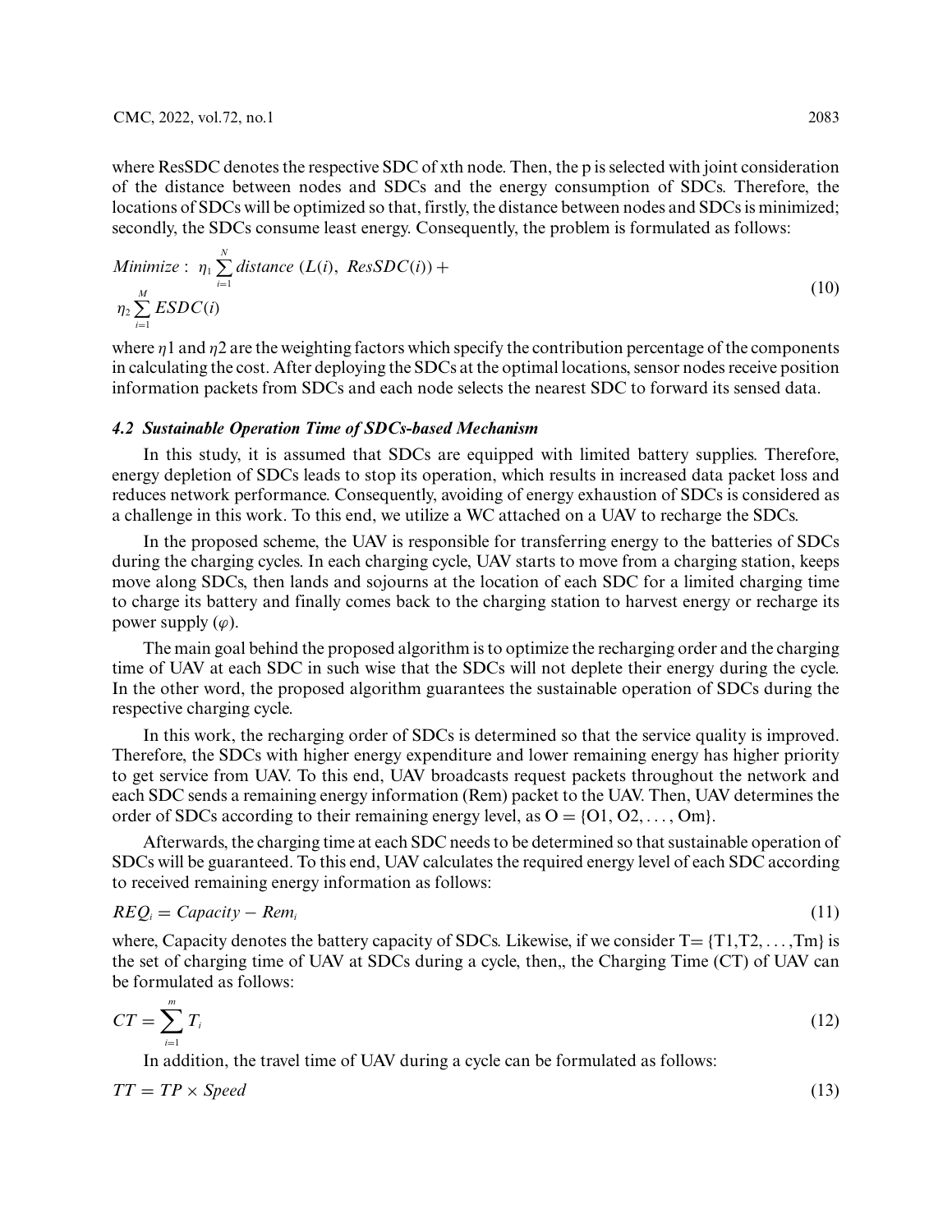where, the speed denotes the velocity of UAV. Likewise, TP is the travelled path of UAV during a cycle, which is the summation of the Euclidean distances between SDCs and vertical distance between landing point at each SDC and flying altitude of UAV.

$$
TP = \sum_{i=1}^{m-1} distance(P_i, P_{i+1}) + distance(P_{cs}, P_1) +
$$
  
distance $(P_m, P_{cs}) + (m \times 2) \times Height$  (14)

where,  $P_{CS}$  denotes the location of charging station and height is the flight altitude of UAV. Therefore, the cycle time can be determined using below Equation.

$$
CycleTime = TT + CT + \varphi \tag{15}
$$

In above Equation,  $\varphi$  signifies the replenishing time of UAV at the charging station. Furthermore, the total energy consumption of a SDC during a cycle can be determined using following equation:

$$
E_i = (ESDC_i \times CycleTime)
$$
\n
$$
(16)
$$

Accordingly, the remaining energy level of each SDC at the end of a cycle, will be:

$$
Rem2_i = Rem_i - E_i + (T_i \times \lambda) \tag{17}
$$

where  $\lambda$  indicates the received energy level at each time unit. In E2SDC scheme, it is attempted to transfer the required energy level of each SDC to its battery. Furthermore, as the main goal of the proposed algorithm is to guarantee that the SDCs will be kept alive, the remaining energy of SDCs need to be positive at the end of each cycle. Therefore, the following problem can be formulated.

$$
Maximize: \sum_{i=1}^{m} T_i
$$
  
subject to:  $T_i > 0$   
 $T_i \leq REQ_i$   
 $Rem2_i > 0$  (18)

#### **5 Simulation Results**

The simulation results to evaluate the E2SDC is presented in this section. The area of simulation map of the E2SDC scheme is approximately 200 m × 200 m with 100∼500 sensor nodes and 2∼6 SDCs and a static sink. In the methodology of the simulations, we start with evaluation of the impact of utilizing SDCs on the network performance against utilizing mobile data collector  $[15]$  and mobile sink [\[32\]](#page-15-11). Secondly, the impact of the introduced model for optimizing of the locations of SDCs on the network behavior is evaluated and compared with random deployment of SDC and position selection model proposed in [\[23\]](#page-15-3). Finally, the proposed UAV' tour optimization model is compared with related schemes proposed in  $[26,27,33]$  $[26,27,33]$  $[26,27,33]$ . The relevant parameters are shown in the [Tab. 1.](#page-8-0)

### *5.1 Impact of Utilizing SDCs*

[Fig. 3](#page-8-1) presents the data delivery ratio in three approaches, while increasing the number of sensors. As seen, in our proposed E2SDC, the data delivery ratio is higher than two other schemes. This is due to utilizing mobile devices in [\[8](#page-14-6)[,9\]](#page-14-13), which leads to frequent trajectory changes and high packet loss rate [\[35\]](#page-15-14). In addition, unlike two other related works, in our proposed scheme, increasing the number of nodes does not have impact on the network performance in terms of data delivery ratio. This is because, in mobile device based schemes, mobile sink or mobile DC needs to meet all nodes to serve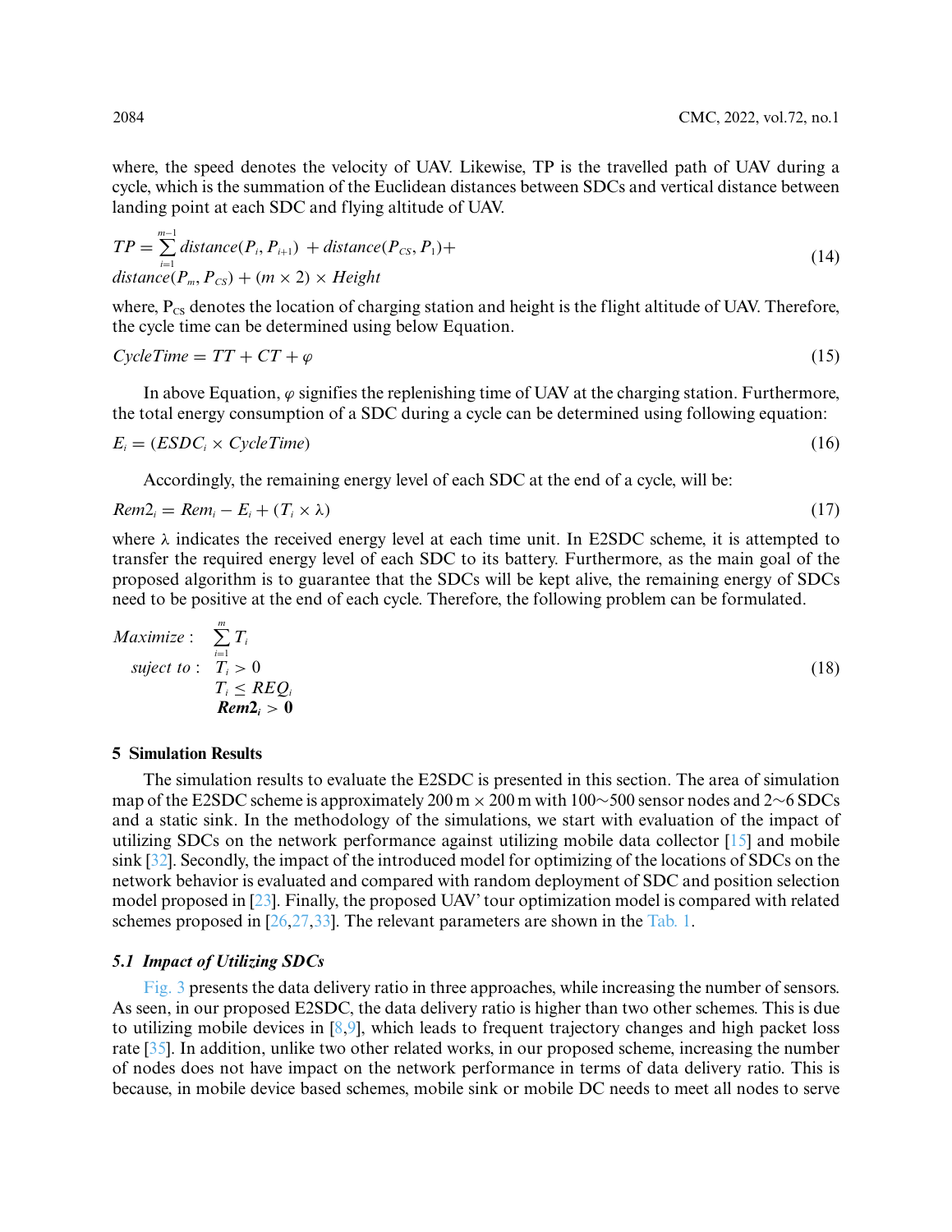<span id="page-8-0"></span>them. Consequently, increasing the number of nodes leads to rise the movement path of mobile devices, which results in reduced data delivery ratio.

| Parameters                      | Value                                      |
|---------------------------------|--------------------------------------------|
| Number of nodes                 | $100 \sim 500$                             |
| Network area                    | $200 \,\mathrm{m} \times 200 \,\mathrm{m}$ |
| Packet size                     | $128$ bit                                  |
| Initial energy of nodes         | $0.5$ J                                    |
| Energy dissipated in the op-amp | $0.0013e-12$                               |
| Eelec                           | $50e-9$                                    |
| Number of SDCs                  | $2\sim 6$                                  |
| Initial energy of SDC           | 10 J                                       |

**Table 1:** Relevant parameters





<span id="page-8-1"></span>Next, [Fig. 4](#page-9-0) evaluates the network performance in terms of end to end delay under varying number of nodes. As shown, the end-to-end delay of E2SDC, LIEX and CMS2TO schemes increased by incrementing the number of nodes. The reason behind this, higher the number of nodes in the network, incurs extra congestion in the network. However, E2SDC achieved lower average end-to-end delay compared to existing schemes thanks to utilizing multiple SDCs to collect data from sensor nodes.

The total energy consumption of nodes during a cycle is evaluated in  $Fig. 5$  among different schemes as number of nodes increases. Obviously, higher number of nodes results in increasing the total energy consumption of network. E2SDC improves the performance as compared to existing schemes. The reason for the energy consumption reduction is to utilize the multiple SDCs, which leads to reduce the data transmission range of nodes and results in decreasing the energy consumption of nodes.

Moreover, the network lifetime is evaluated by considering number of rounds till first node depletes its energy supply. The purpose of evaluating the network lifetime is to show the improvement of E2SDC in saving the energy and prolonging the network operation time. [Fig. 6](#page-9-2) illustrates the network lifetime while varying number of nodes. Based on the simulation results, the proposed E2SDC scheme outperforms than other existing schemes as it has longer network lifetime at different node densities. Unlike the existing schemes, in E2SDC scheme, employing multiple SDCs leads to reduce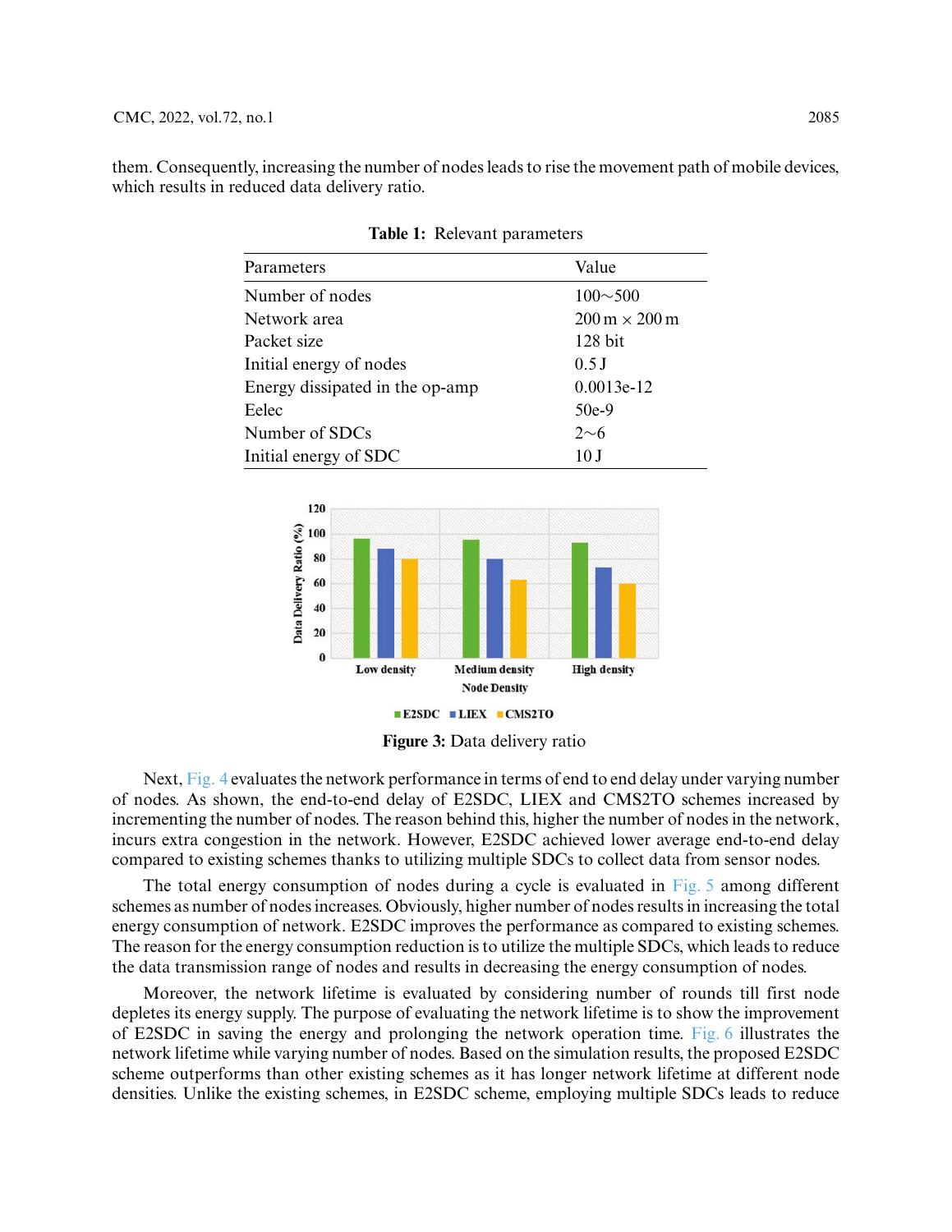the transmission range of nodes and decrease their energy consumption which results in enhanced network lifetime. Whereas, in LIEX and CMS2TO schemes, due to utilizing single mobile device, all sensor nodes have to send their data packet to the same destination even if they are located farther from mobile agent.

<span id="page-9-0"></span>

**Figure 5:** Energy consumption of sensor nodes

<span id="page-9-1"></span>

**Figure 6:** Network lifetime

<span id="page-9-2"></span>[Fig. 7](#page-10-0) depicts the system throughput as the number of collected data per second. As evidenced, our proposed protocol outperforms mobile sink and mobile DC based schemes. This is due to utilizing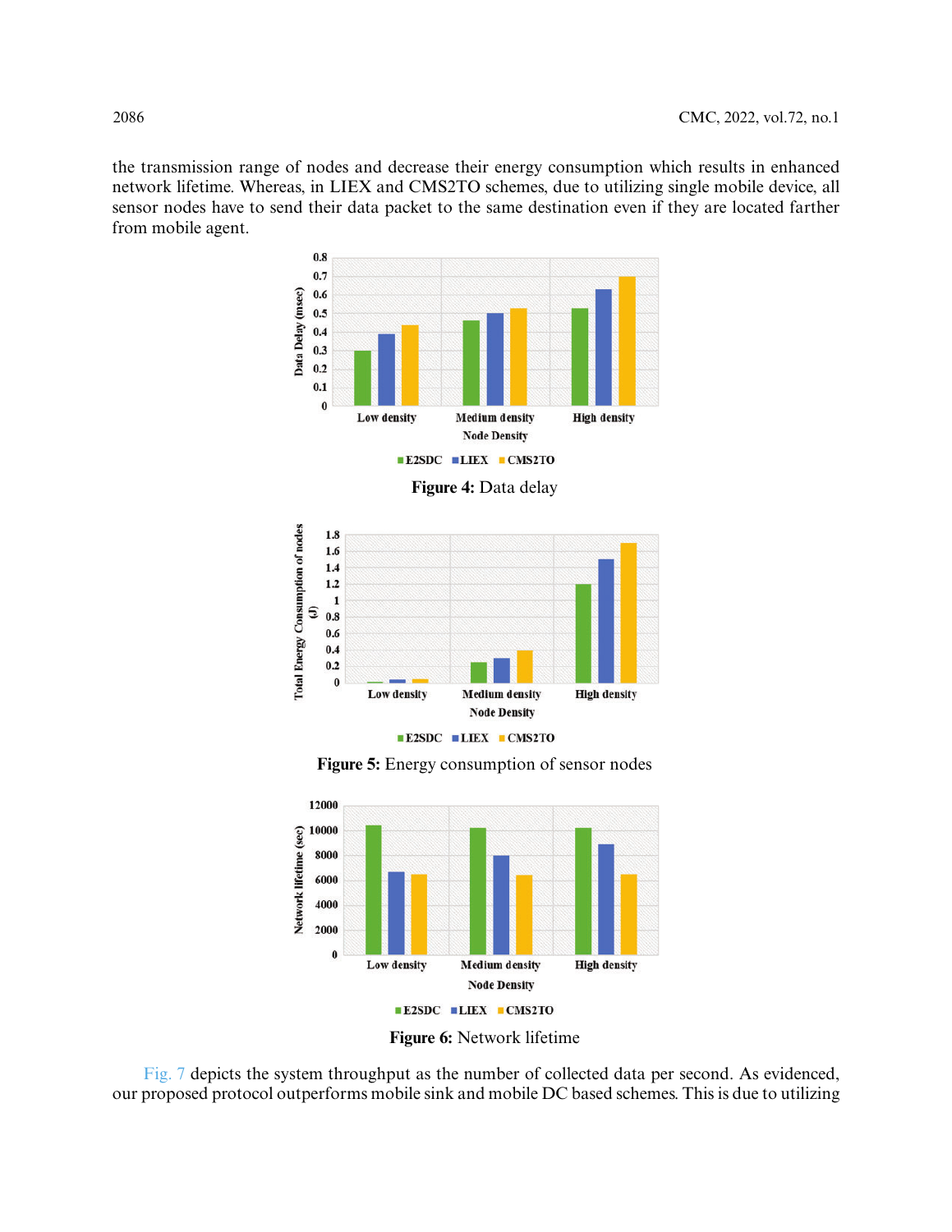mobile devices in previous schemes which leads to frequent trajectory changes and high packet loss ratio.



**Figure 7:** System throughput

<span id="page-10-0"></span>The STD total energy consumption of SDCs is evaluated in [Fig. 8](#page-10-1) under different node distributions and number of SDCs. Increasing the number of SDCs clearly leads to increment in total energy consumption. However, as can be observed, the node distribution does not have impact on the energy consumption of SDCs. In addition, the effect of number of SDCs on the total energy consumption of sensor nodes are evaluated in [Fig. 9.](#page-11-0) As evidenced, the energy consumption of nodes is reduced by incrementing the number of SDCs. This is due to increasing the number of SDCs which leads to reduce the transmission range of nodes and their energy consumption.



**Figure 8:** Total energy consumption of SDCs

#### <span id="page-10-1"></span>*5.2 Location Optimization of SDCs*

In this sub-section, the impact of proposed location optimization of SDCs on the network performance is illustrated and compared with random deployment of SDCs and the location optimization scheme proposed in [\[23\]](#page-15-3). The performance comparison of E2SDC is estimated in terms of energy consumption of SDCs and sensor nodes.

[Fig. 10](#page-11-1) illustrates the energy consumption of SDCs in three approaches under different number of nodes. obviously, increasing the number of nodes leads to increase the number of collected data packets.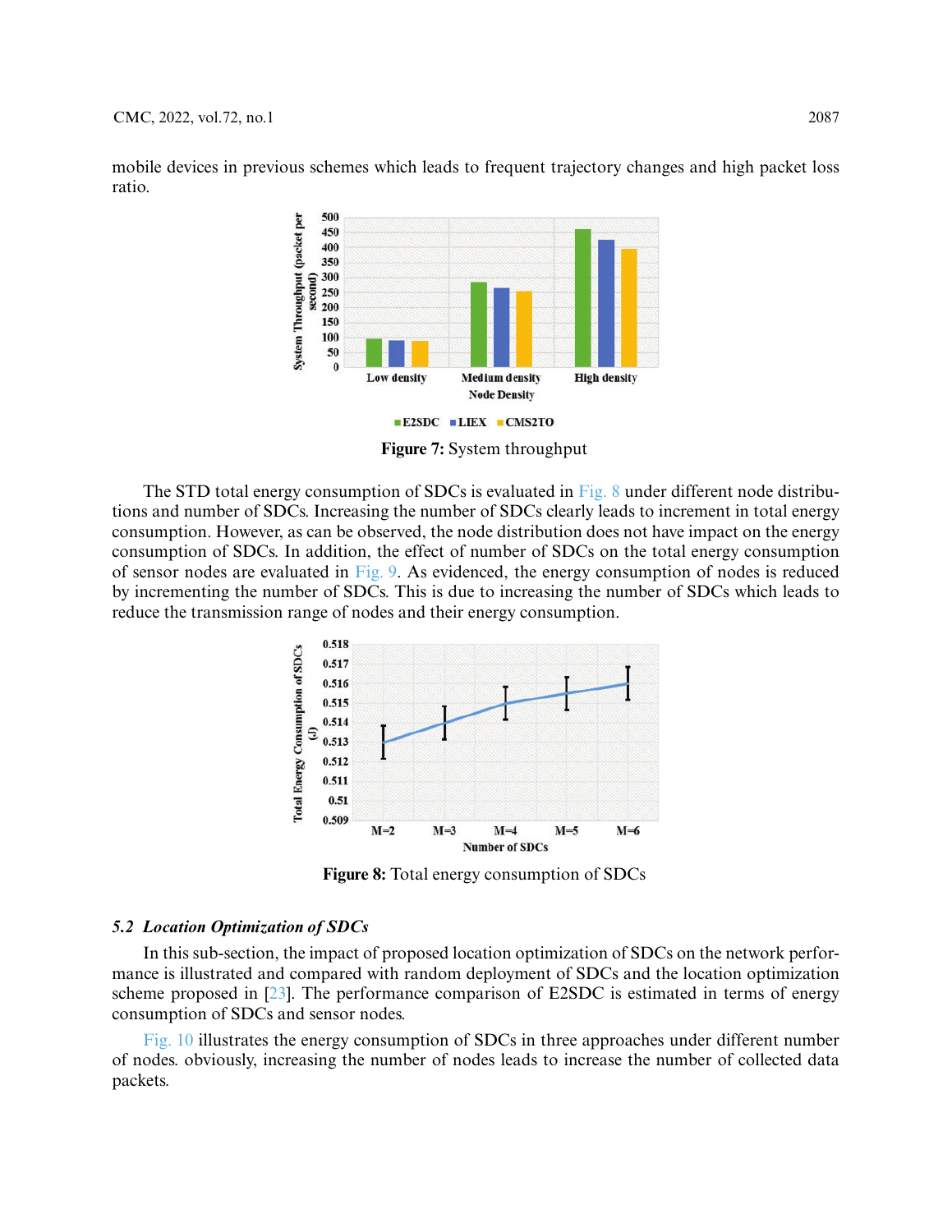

**Figure 9:** Energy consumption of nodes

<span id="page-11-0"></span>

**Figure 10:** Energy consumption of SDCs

<span id="page-11-1"></span>Likewise, as can be seen, in our proposed location optimization of SDCs mechanism, SDCs consume less energy compared with random deployment and EMSLO approaches. This is because, E2SDC scheme does not only consider the energy consumption of nodes but also takes into account the energy consumption of SDCs in optimizing the locations of SDCs. In addition, based on [Fig. 11,](#page-11-2) in E2SDC, the sensor nodes consume less energy in comparison with two other mechanisms thanks to minimize the distance between nodes and SDCs using [Eq. \(9\).](#page-5-0)



<span id="page-11-2"></span>**Figure 11:** Energy consumption of sensor nodes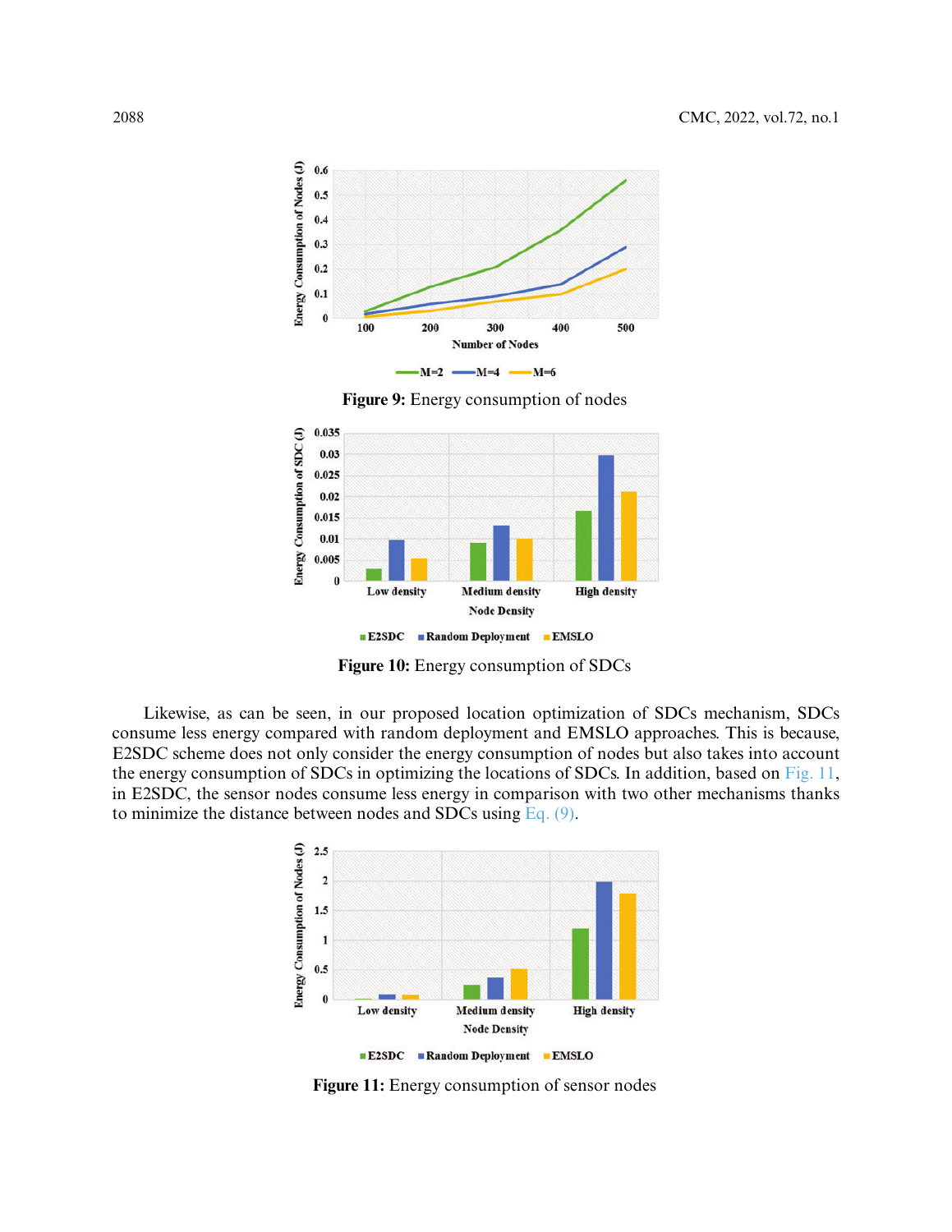#### *5.3 Sustainable Operation Time of SDCs*

In this sub-section, the proposed sustainable operation time of SDCs-based mechanism is evaluated in terms of computation time, charging time of UAV, and energy consumption ratio of SDCs. likewise, the movement path and charging time of UAV is determined by the approaches proposed in CTOWMC, WMCEO2, and FEDS schemes, inclusively. Then, the result of the proposed mechanism is compared with the relevant algorithms.

[Fig. 12](#page-12-0) depicts the computation time, defined as the running time of the mechanism, of the four different approaches under different node densities. The computational time of the proposed mechanism is clearly shorter than those of the three other schemes, which spend a remarkable length of time to determine the sojourn location of the charger. Our proposed scheme shortens the computational time because the UAV moves along a predefined path to recharge the SDCs.



**Figure 12:** Computation time

<span id="page-12-0"></span>[Fig. 13](#page-12-1) illustrates the charging time of UAV during a cycle under different number of nodes. As can be seen, our proposed approach outperforms other relevant schemes thanks to equation which defines a proper limitation for determining the charge time of UAV.



**Figure 13:** Charging time of UAV during a cycle

<span id="page-12-1"></span>[Fig. 14](#page-13-0) depicts the energy consumption ratio of SDCs at the end of a cycle. Incrementing the number of nodes clearly leads to increase the data received by SDCs which results in arising the energy consumption of SDCs. Furthermore, as depicted, E2SDC and FEDS outperform CTOWMC and WMCEO2, as in both E2SDC and FEDS approaches, the remaining energy of SDCs has been taken into consideration in path optimization of UAV.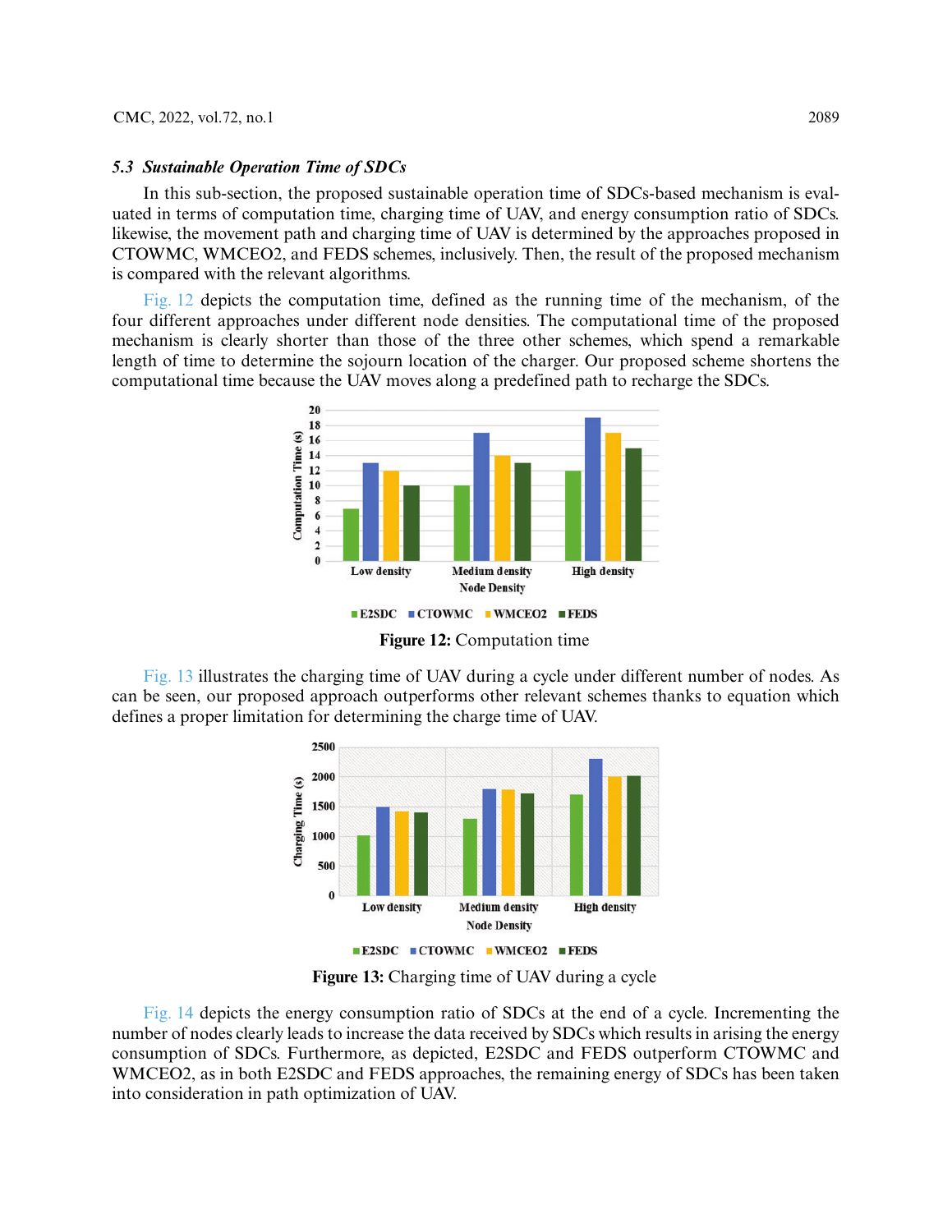

**Figure 14:** Energy consumption ratio of SDCs

## <span id="page-13-0"></span>**6 Conclusion**

In this paper, we present an efficient energy static data collector based scheme using UAV-enabled wireless power transfer in smart cities. We utilize multiple energy limited static data collectors which are responsible for reducing the data transmission range of nodes by receiving the data packets from sensor nodes and forwarding to the BS. First, we attempt to optimize the location of SDCs so that the minimized energy consumption of nodes and SDCs can be achieved. Unlike the prior studies, in the proposed scheme, the service providers (SDCs) are equipped with limited power supplies. Energy depletion of SDCs leads to data packet loss and reduce the network performance. Therefore, to address this limitation, we apply a UAV to recharge the batteries of SDCs frequently and sustain their operation time. To this end, it is attempted to optimize the trajectory and charging time of UAV during cycle in such a way that permanent operation time of SDCs would be guaranteed. Most of previous studies perform a long term prediction of trajectory and charging time of mobile agents, which leads to reduce the accuracy. Therefore, our proposed scheme repeats to do optimization of UAV's trajectory and charging time at the beginning of each cycle in such wise that the sustainable operation of SDCs can be guaranteed during a cycle. Finally, through simulations, we confirmed that the proposed scheme provides the perpetual operation of SDCs. Moreover, based on simulation results, it is observed that E2SDC outperforms other related works in terms of different evaluation metrics. The experimental results show that the proposed scheme achieves improved network performance in terms of data delivery ratio (12.5%); system throughput (6.6%); total energy consumption (59.19%); and network lifetime (58%) as compared to previous related works. Moreover, the proposed approach can be extended in the future works by considering the energy consumption of UAV in trajectory and charging time optimization. Additionally, in this study, we only developed the method for sustaining the SDCs operation. Accordingly, the future studies can further improve our method by recharging the sensor nodes by UAV to achieve perpetual operation of sensor nodes which results in permanent network lifetime.

**Funding Statement:** The authors received no specific funding for this study.

**Conflicts of Interest:** The authors declare that they have no conflicts of interest to report regarding the present study.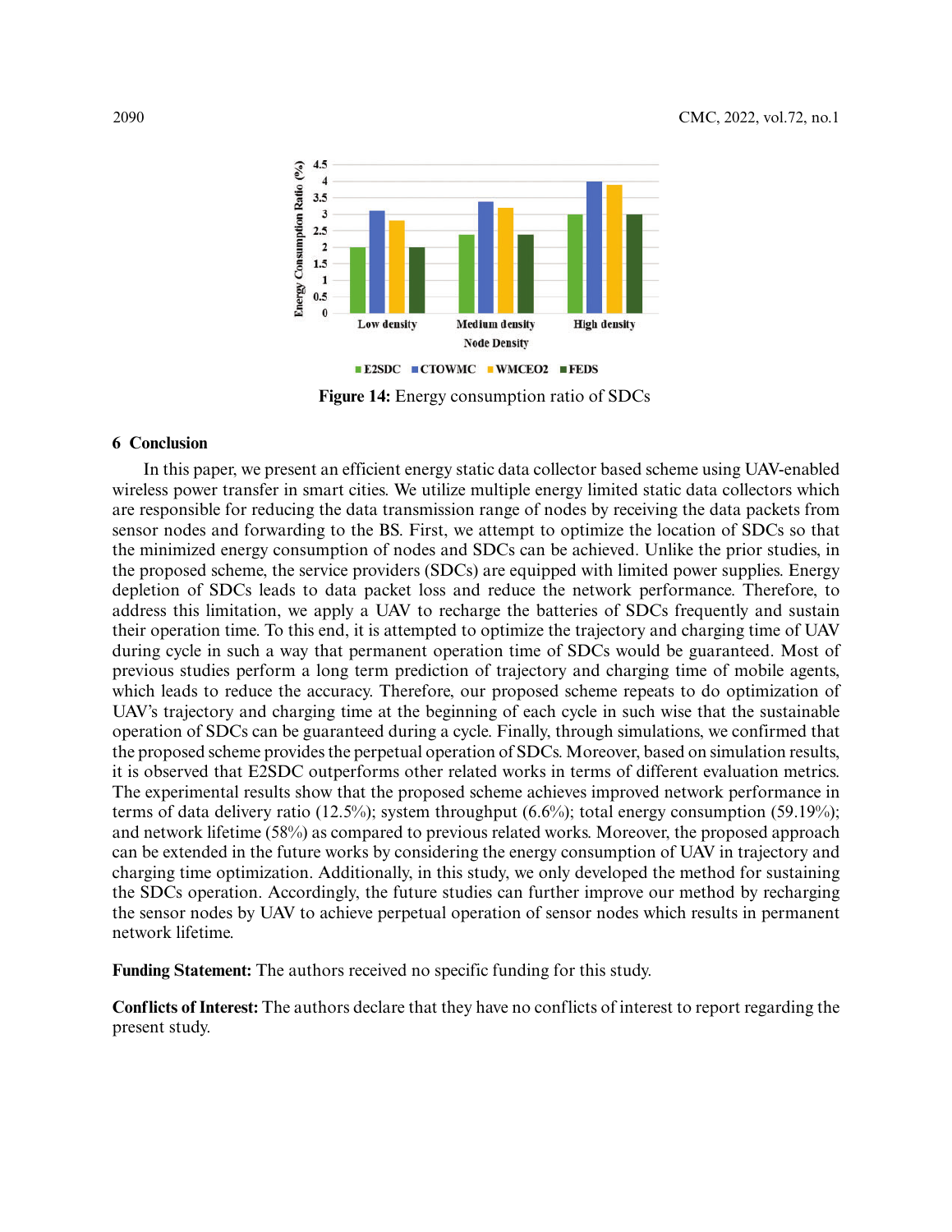#### **References**

- <span id="page-14-0"></span>[1] H. Sharma, A. Haque and F. Blaabjerg, "Machine learning in wireless sensor networks for smart cities: A survey," *Electronics*, vol. 10, no. 9, pp. 1012, 2021.
- [2] A. Rehman, K. Haseeb, T. Saba and H. Kolivand, "M-SMDM: A model of security measures using green internet of things with cloud integrated data management for smart cities," *Environmental Technology & Innovation*, vol. 24, pp. 101802, 2021.
- <span id="page-14-1"></span>[3] K. Haseeb, I. U. Din, A. Almogren, I. Ahmed and M. Guizani, "Intelligent and secure edge-enabled computing model for sustainable cities using green internet of things," *Sustainable Cities and Society*, vol. 68, pp. 102779, 2021.
- <span id="page-14-2"></span>[4] Q. Xie, K. Li, X. Tan, L. Han, W. Tang *et al.,* "A secure and privacy-preserving authentication protocol for wireless sensor networks in smart city," *EURASIP Journal on Wireless Communications and Networking*, vol. 2021, no. 1, pp. 1–17, 2021.
- <span id="page-14-3"></span>[5] G. K. Ijemaru, K. L. M. Ang and J. K. Seng, "Mobile collectors for opportunistic internet of things in smart city environment with wireless power transfer," *Electronics*, vol. 10, no. 6, pp. 697, 2021.
- <span id="page-14-4"></span>[6] M. Shafiq, H. Ashraf, A. Ullah, M., Masud, M. Azeem *et al.,* "Robust cluster-based routing protocol for IoT-assisted smart devices in WSN," *Computers, Materials & Continua*, vol. 67, no. 3, pp. 3505–3521, 2021.
- <span id="page-14-5"></span>[7] J. J. Justus, M. Thirunavukkarasan, K. Dhayalini, G. Visalaxi, A. Khelifi *et al., "*Type II fuzzy logic based cluster head selection for wireless sensor network," *Computers, Materials & Continua*, vol. 70, no. 1, pp. 801–816, 2022.
- <span id="page-14-6"></span>[8] K. Haseeb, S. Lee and G. Jeon, "EBDS: An energy-efficient big data-based secure framework using Internet of Things for green environment," *Environmental Technology & Innovation*, vol. 20, pp. 101129, 2020.
- <span id="page-14-13"></span>[9] M. Alazab, K. Lakshmanna, T. Reddy, Q. V. Pham and P. K. R. Maddikunta, "Multi-objective cluster head selection using fitness averaged rider optimization algorithm for IoT networks in smart cities," *Sustainable Energy Technologies and Assessments*, vol. 43, pp. 100973, 2021.
- [10] M. Sivaram, V. Porkodi, A. S. Mohammed and S. A. Karuppusam, "Improving energy efficiency in internet of things using artificial bee colony algorithm," *Recent Patents on Engineering*, vol. 15, no. 2, pp. 161–168, 2021.
- <span id="page-14-7"></span>[11] K. Haseeb, N. Abbas, M. Q. Saleem, O. E. Sheta, K. Awan *et al.,* "RCER: Reliable cluster-based energyaware routing protocol for heterogeneous wireless sensor networks,"*PloS one*, vol. 14, no. 9, pp. e0222009, 2019.
- <span id="page-14-8"></span>[12] A. Dande, S. Y. Chen, H. C. Keh, S. J. Yang and D. S. Roy, "Coverage-aware recharging scheduling using mobile charger in wireless sensor networks," *IEEE Access*, vol. 9, pp. 87318–87331, 2021.
- [13] A. A. Kamble and B. Patil, "Systematic analysis and review of path optimization techniques in WSN with mobile sin," *Computer Science Review*, vol. 2021, no. 41, pp. 100412, 2021.
- [14] P. Gupta, S. Tripathi and S. Singh, "RDA-BWO: Hybrid energy efficient data transfer and mobile sink location prediction in heterogeneous WSN," *Wireless Networks*, vol. 27, no. 7, pp. 4421–4440, 2021.
- <span id="page-14-10"></span>[15] M. Kamarei, A. Patooghy, Z. Shahsavari and M. J. Salehi, "Lifetime expansion in WSNs using mobile data collector: A learning automata approach," *Journal of King Saud University-Computer and Information Sciences*, vol. 32, no. 1, pp. 65–72, 2020.
- [16] H. H. Choi and K. Lee, "Cooperative wireless power transfer for lifetime maximization in wireless multihop networks," *IEEE Transactions on Vehicular Technology*, vol. 70, no. 4, pp. 3984–3989, 2021.
- <span id="page-14-9"></span>[17] Y. Ren, A. Liu, X. Mao and F. Li, "An intelligent charging scheme maximizing the utility for rechargeable network in smart city," *Pervasive and Mobile Computing*, vol. 77, pp. 101457, 2021.
- <span id="page-14-11"></span>[18] N. Mazumdar, S. Roy, A. Nag and S. Nandi, "An adaptive hierarchical data dissemination mechanism for mobile data collector enabled dynamic wireless sensor network," *Journal of Network and Computer Applications*, vol. 186, pp. 103097, 2021.
- <span id="page-14-12"></span>[19] W. Osamy, A. M. Khedr, A. A. El-Sawy, A. Salim and D. Vijayan, "IPDCA: Intelligent proficient data collection approach for IoT-enabled wireless sensor networks in smart environments," *Electronics*, vol. 10, no. 9, pp. 997, 2021.